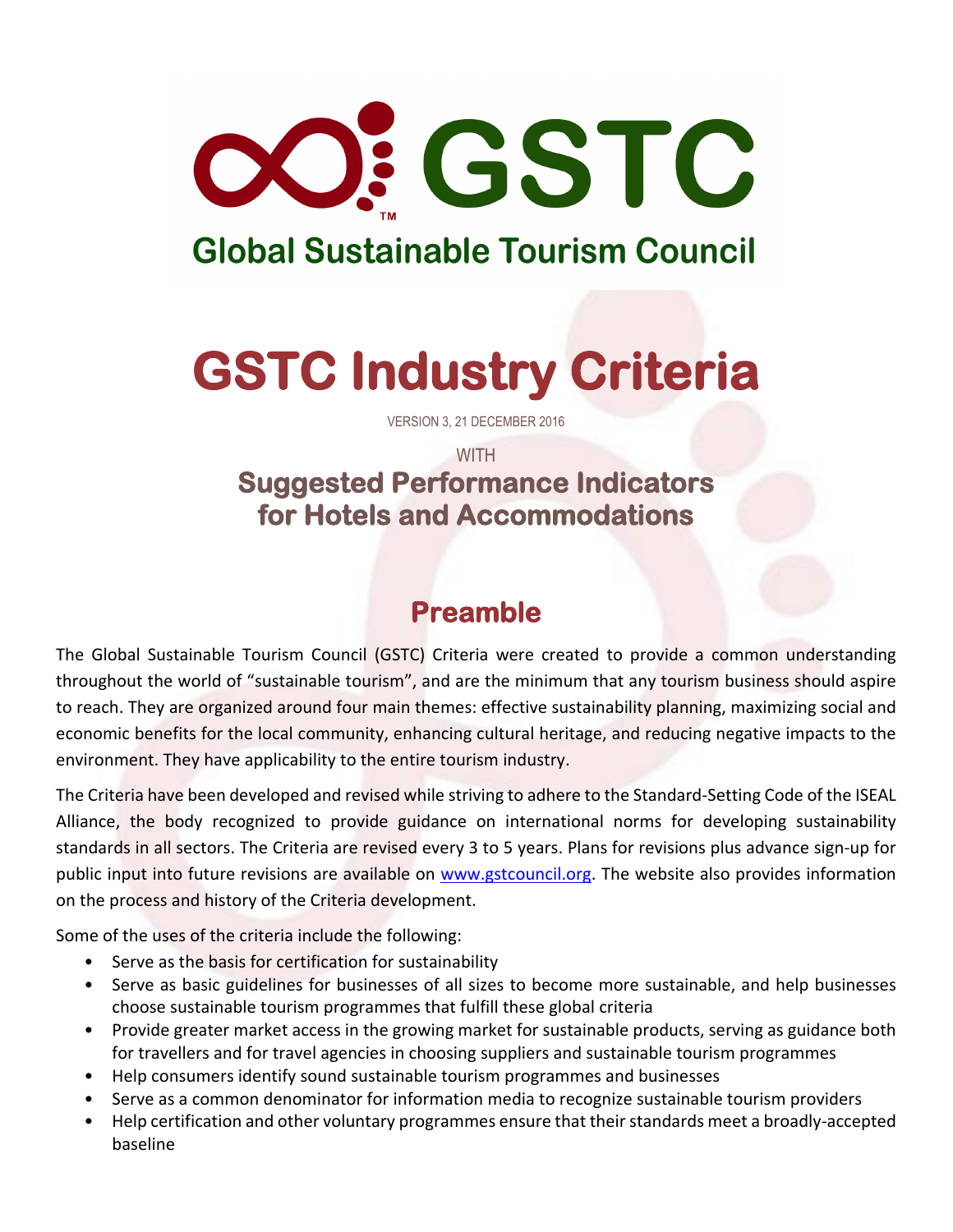

- Offer governmental, non-governmental, and private sector programmes a starting point for developing sustainable tourism requirements
- Serve as basic guidelines for education and training bodies, such as hotel schools and universities
- Demonstrate leadership that inspires others to act

The Criteria indicate *what* should be done, *not how* to do it or whether the goal has been achieved. This role is fulfilled by performance indicators, associated educational materials, and access to tools for implementation, all of which are an indispensable complement to the GSTC Criteria.

### **Criteria Application**

It is recommended that all criteria be applied to the greatest extent practical, unless for a specific situation the criterion is not applicable and this is justified. There may be circumstances in which a criterion is not applicable to a specific tourism product, given the local regulatory, environmental, social, economic or cultural conditions. In the case of micro and community-owned tourism businesses which have a small social, economic and environmental footprint, it is recognized that limited resources may prevent comprehensive application of all criteria. Further guidance on these criteria may be found from the supporting indicators and glossary, published by the GSTC.

### **Performance Indicators**

The performance indicators presented here are designed to provide guidance in measuring compliance with the GSTC Criteria for Hotels.

This draft set of indicators will be updated periodically, as new information is developed. If you would like to suggest new indicators or other improvements, please send your suggestions to [accreditation@gstcouncil.org.](mailto:accreditation@gstcouncil.org)

### **Combined Indicators and Criteria**

This document contains the Criteria and the Performance Indicators.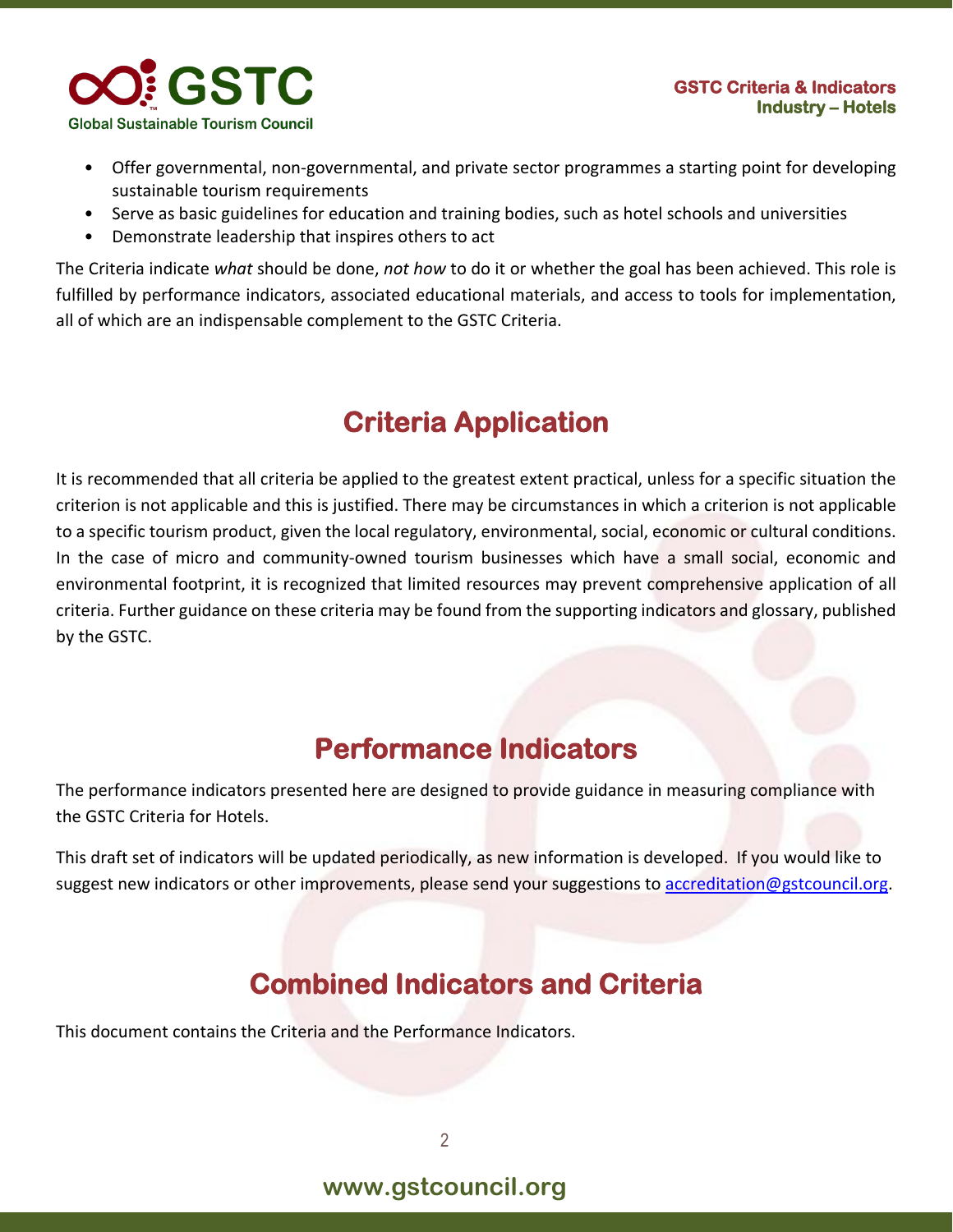

#### **GSTC INDUSTRY CRITERIA INDICATORS FOR HOTELS**

**SECTION A: Demonstrate effective sustainable management**

| A1 Sustainability management system<br>The organization has implemented a long-term<br>sustainability management system that is suitable<br>to its size and scope, addresses environmental,<br>social, cultural, economic, quality, human rights,<br>health, safety, risk and crisis management issues<br>and drives continuous improvement. | The Sustainability Management System is clearly documented.<br>a.<br>The SM System covers environmental, social, cultural, economic, quality,<br>b.<br>human rights, health and safety issues.<br>The SM System includes consideration of risk and crisis management.<br>C.<br>Documentary evidence shows implementation of the SM system.<br>d.<br>The SM System includes a process for monitoring continuous improvement in<br>е.<br>sustainability performance.                       |
|----------------------------------------------------------------------------------------------------------------------------------------------------------------------------------------------------------------------------------------------------------------------------------------------------------------------------------------------|------------------------------------------------------------------------------------------------------------------------------------------------------------------------------------------------------------------------------------------------------------------------------------------------------------------------------------------------------------------------------------------------------------------------------------------------------------------------------------------|
| <b>A2 Legal compliance</b><br>The organization is in compliance with all<br>applicable local, national and international<br>legislation and regulations including, among<br>others, health, safety, labour and environmental<br>aspects.                                                                                                     | An up to date list of all applicable legal requirements is maintained.<br>a.<br>Certificates or other documentary evidence show compliance with all<br>b.<br>applicable legal requirements.                                                                                                                                                                                                                                                                                              |
| <b>A3 Reporting and communication</b><br>The organization communicates its sustainability<br>policy, actions and performance to stakeholders,<br>including customers, and seeks to engage their<br>support.                                                                                                                                  | Regular reports are made available on sustainability performance.<br>a.<br>Sustainability policies and actions are reported in external and internal<br>b.<br>communication material.<br>Communications contain messages inviting consumer and stakeholder<br>C.<br>support.                                                                                                                                                                                                             |
| <b>A4 Staff engagement</b><br>Staff are engaged with development and<br>implementation of the sustainability management<br>system and receive periodic guidance and training<br>regarding their roles and responsibilities in its<br>delivery.<br><b>A5 Customer experience</b>                                                              | Evidence is available of staff involvement with the SM System.<br>a.<br>Records of courses and on-the-job training, with attendance levels, are<br>b.<br>available.<br>Staff training and guidance materials are available in accessible format<br>C.<br>(including use of minority languages where needed).<br>Staff hold certificates and qualifications in relevant disciplines/skills.<br>d.<br>A customer feedback system is in place, together with analysis of the results.<br>a. |
| <b>Customer satisfaction, including aspects of</b><br>sustainability, is monitored and corrective action<br>taken.                                                                                                                                                                                                                           | Negative feedback and responses made to this are recorded.<br>b.<br>There is evidence of corrective actions taken.<br>C.                                                                                                                                                                                                                                                                                                                                                                 |
| <b>A6 Accurate promotion</b><br><b>Promotional materials and marketing</b><br>communications are accurate and transparent<br>with regard to the organization and its products<br>and services, including sustainability claims. They<br>do not promise more than is being delivered.                                                         | Images used in promotion are of actual experiences offered and facilities<br>a.<br>provided.<br>Sustainability claims are based on records of past performance.<br>b.                                                                                                                                                                                                                                                                                                                    |

#### 3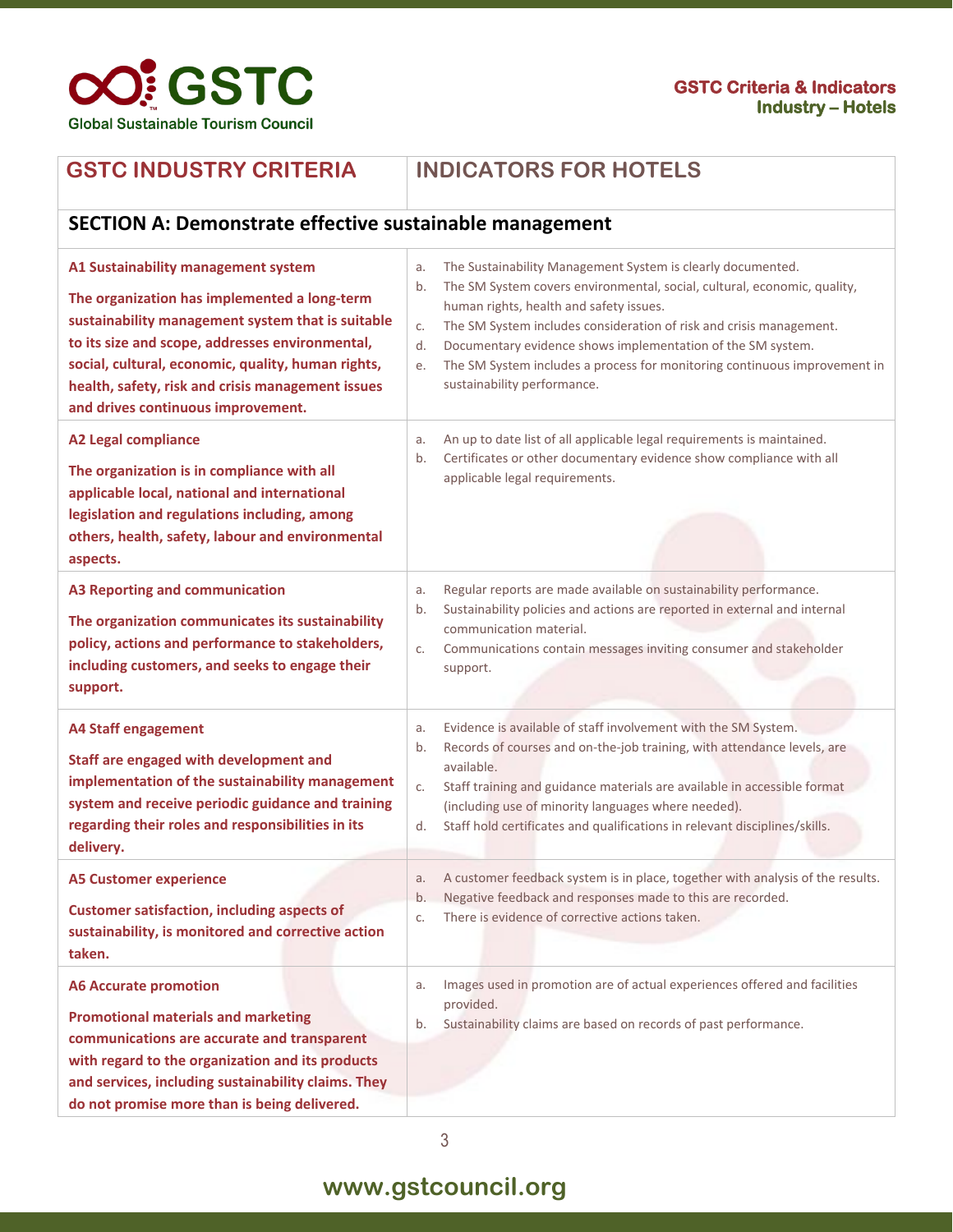### **OO!** GSTC **Global Sustainable Tourism Council**

#### **GSTC Criteria & Indicators Industry – Hotels**

| <b>A7 Buildings and infrastructure</b><br>Planning, siting, design, construction, renovation,<br>operation and demolition of buildings and                          | Indicators for A7 criteria relate to the buildings and infrastructure associated with<br>the accommodation being certified                                                                                                                                                                                                                                                                                                                                                                                                                                                                                                                                                                                                                                                                                                                                                                                                                                                                                                                                     |  |
|---------------------------------------------------------------------------------------------------------------------------------------------------------------------|----------------------------------------------------------------------------------------------------------------------------------------------------------------------------------------------------------------------------------------------------------------------------------------------------------------------------------------------------------------------------------------------------------------------------------------------------------------------------------------------------------------------------------------------------------------------------------------------------------------------------------------------------------------------------------------------------------------------------------------------------------------------------------------------------------------------------------------------------------------------------------------------------------------------------------------------------------------------------------------------------------------------------------------------------------------|--|
| infrastructure<br><b>A7.1 Compliance</b><br>comply with zoning requirements and laws<br>related to protected and sensitive areas and to<br>heritage considerations. | Awareness of, and compliance with, laws relating to land use and activities in<br>a.<br>the local area is demonstrated.<br>All required licences and permits are up to date.<br>b.<br>Awareness of, and compliance with, non-statutory area management plans<br>C.<br>and guidance (e.g. for particular zones, design, etc.), is demonstrated.                                                                                                                                                                                                                                                                                                                                                                                                                                                                                                                                                                                                                                                                                                                 |  |
| A7.2 Impact and integrity<br>take account of the capacity and integrity of the<br>natural and cultural surroundings.                                                | Site selection, design and access have taken account of visual amenity,<br>a.<br>landscape, cultural and natural heritage.<br>Site selection, design and access have taken account of the protection of<br>b.<br>biologically sensitive areas and the assimilative capacity of ecosystems.<br>The integrity of archaeological, cultural heritage, and sacred sites has been<br>c.<br>preserved.<br>The integrity and connectivity of natural sites and protected areas has been<br>d.<br>preserved.<br>Threatened or protected species have not been displaced and impact on all<br>е.<br>wildlife habitats has been minimized and mitigated.<br>Water courses/catchments/wetlands have not been altered and run-off is<br>f.<br>reduced where possible and any residue is captured or channeled and<br>filtered.<br>Risk factors (including climate change, natural phenomena, and visitor safety)<br>g.<br>have been assessed and addressed.<br>Impact assessment (including cumulative impacts) has been undertaken and<br>h.<br>documented as appropriate. |  |
| A7.3 Sustainable practices and materials<br>use locally appropriate and sustainable practices<br>and materials.                                                     | Local materials, practices and crafts have been used in buildings and design<br>a.<br>where practicable and appropriate.<br>Native and endemic plants obtained from sustainable sources have been<br>b.<br>used in landscaping and decoration, avoiding exotic and invasive species.<br>Plants have been selected for their ability to tolerate prevailing or anticipated<br>c.<br>conditions eg drought tolerant plants<br>Sustainable design, materials and construction practices have been used in<br>d.<br>buildings, with appropriate certification where possible.<br>Waste from construction is sorted and disposed of in an environmentally<br>е.<br>sound manner.                                                                                                                                                                                                                                                                                                                                                                                    |  |
| A7.4 Access for all<br>provide access and information for persons with<br>special needs, where appropriate.                                                         | Sites, buildings and activities are accessible to persons with physical<br>a.<br>disabilities and other special needs, as appropriate to the nature of the<br>operation.<br>Clear and accurate information is provided on the level of accessibility.<br>b.<br>Accessibility is certified or checked with relevant experts/user bodies.<br>C.                                                                                                                                                                                                                                                                                                                                                                                                                                                                                                                                                                                                                                                                                                                  |  |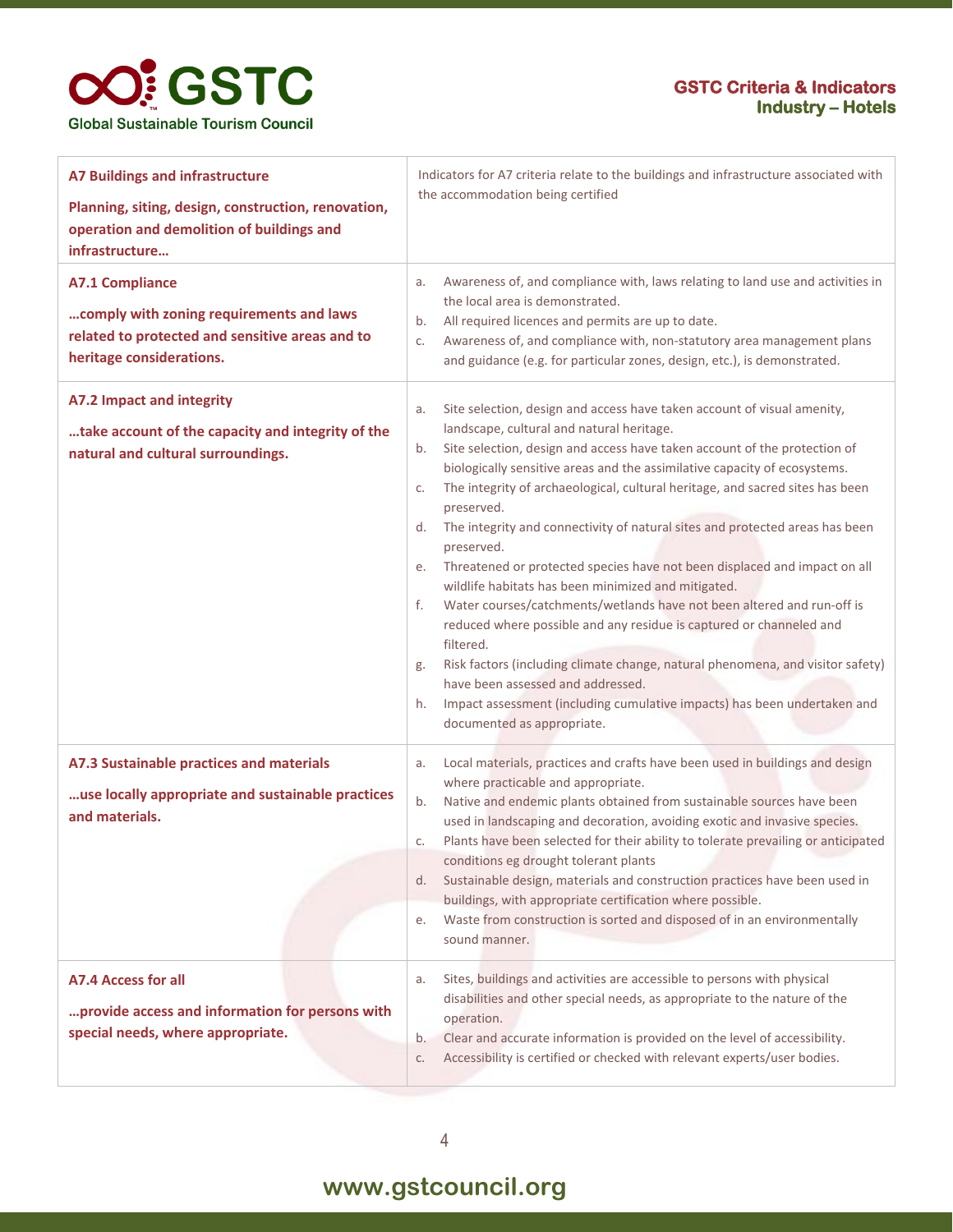

| A8 Land water and property rights<br>Acquisition by the organization of land and water<br>rights and of property is legal, complies with local<br>communal and indigenous rights, including their<br>free, prior and informed consent, and does not<br>require involuntary resettlement.                             | a.<br>b.<br>C <sub>1</sub><br>d. | Land ownership and tenure rights are documented.<br>User and access rights for key resources, including land and water, are<br>documented where applicable.<br>There is documentary evidence of communication, consultation and<br>engagement with local and indigenous communities.<br>Evidence of free, prior and informed consent of local communities is<br>documented, where relevant (showing no involuntary resettlement or land<br>acquisition). |
|----------------------------------------------------------------------------------------------------------------------------------------------------------------------------------------------------------------------------------------------------------------------------------------------------------------------|----------------------------------|----------------------------------------------------------------------------------------------------------------------------------------------------------------------------------------------------------------------------------------------------------------------------------------------------------------------------------------------------------------------------------------------------------------------------------------------------------|
| A9 Information and interpretation<br>The organization provides information about and<br>interpretation of the natural surroundings, local<br>culture, and cultural heritage, as well as an<br>explanation of appropriate behaviour while<br>visiting natural areas, living cultures, and cultural<br>heritage sites. | a.<br>b.<br>$C_{\star}$          | Information/interpretation material about the natural and cultural heritage<br>of the local area is available and provided to customers.<br>Staff are informed and trained about the natural and cultural heritage of the<br>local area.<br>Information is provided to customers about appropriate behaviour in the<br>local area.                                                                                                                       |
| <b>A10 Destination engagement</b><br>The organization is involved with sustainable<br>tourism planning and management in the<br>destination, where such opportunities exist.                                                                                                                                         | a.<br>b.<br>$C_{\star}$          | The organization is a member of the local Destination Management<br>Organization or equivalent body, where such an organization exists.<br>The organization participates in partnerships between local communities,<br>NGOs and other local bodies where these exist.<br>The organization participates in planning and management meetings and<br>activities concerning sustainable tourism in the destination.                                          |

### **SECTION B: Maximize social and economic benefits to the local community and minimize negative impacts**

| <b>B1 Community support</b><br>The organization actively supports initiatives for<br>local infrastructure and social community<br>development. Examples of initiatives include<br>education, training, health and sanitation and<br>projects which address the impacts of climate<br>change. | a.<br>b.<br>C. | The organization engages with the local community in identifying needs and<br>opportunities for support and evaluating their potential benefit/impact.<br>The level and nature of contributions made to schemes in the local<br>community is recorded.<br>The local community is offered the opportunity to access the tourism facilities<br>and services provided. |
|----------------------------------------------------------------------------------------------------------------------------------------------------------------------------------------------------------------------------------------------------------------------------------------------|----------------|---------------------------------------------------------------------------------------------------------------------------------------------------------------------------------------------------------------------------------------------------------------------------------------------------------------------------------------------------------------------|
| <b>B2 Local employment</b><br>Local residents are given equal opportunities for<br>employment and advancement, including in<br>management positions.                                                                                                                                         | a.<br>b.<br>C. | The proportion of total employment from persons already residing in the<br>local community is measured and managed.<br>The proportion of employment in management positions from persons<br>already residing in the local community is measured and managed.<br>Training is offered to local residents to enhance their employment<br>opportunities.                |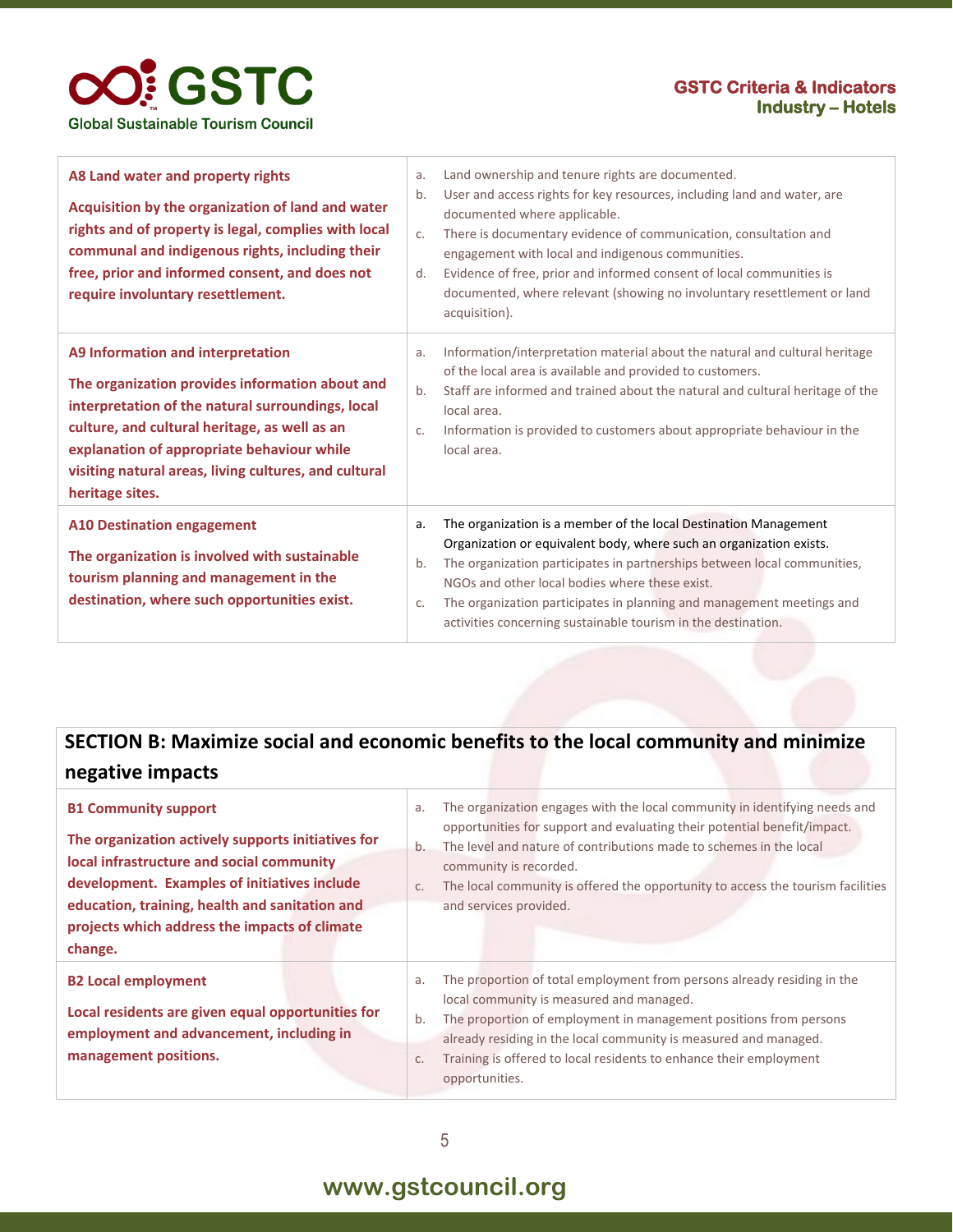

| <b>B3 Local purchasing</b><br>When purchasing and offering goods and services,<br>the organization gives priority to local and fair<br>trade suppliers whenever these are available and<br>of sufficient quality.                                                | The organization regularly audits its sources of supply of goods and services.<br>a.<br>The proportion of goods and services purchased from locally owned and<br>b.<br>operated businesses is measured and managed.<br>The proportion of non-locally owned or operated suppliers that are fair trade<br>C.<br>is measured and managed.                                                                                                                                                                                                                                                                              |
|------------------------------------------------------------------------------------------------------------------------------------------------------------------------------------------------------------------------------------------------------------------|---------------------------------------------------------------------------------------------------------------------------------------------------------------------------------------------------------------------------------------------------------------------------------------------------------------------------------------------------------------------------------------------------------------------------------------------------------------------------------------------------------------------------------------------------------------------------------------------------------------------|
| <b>B4 Local entrepreneurs</b><br>The organization supports local entrepreneurs in<br>the development and sale of sustainable products<br>and services that are based on the area's nature,<br>history and culture.                                               | Locally owned businesses are given access to premises and customers for<br>a.<br>commercial activity.<br>Where appropriate, the organization provides advice and support to local<br>b.<br>service providers with whom it engages, on the quality and sustainability of<br>their service.<br>Opportunities for joint ventures and partnerships with local entrepreneurs<br>C.<br>are considered and pursued where appropriate.                                                                                                                                                                                      |
| <b>B5 Exploitation and harassment</b><br>The organization has implemented a policy against<br>commercial, sexual or any other form of<br>exploitation or harassment, particularly of<br>children, adolescents, women, minorities and<br>other vulnerable groups. | The organization has a documented policy against exploitation and<br>a.<br>harassment of vulnerable groups.<br>Action is taken to communicate and implement the policy.<br>b.<br>The organization engages with the local community in working against<br>C.<br>exploitation and harassment.<br>Records of employee ages are kept and show absence of any form of child<br>d.<br>labour (as defined by ILO).<br>The organization supports action against child sex tourism.<br>е.                                                                                                                                    |
| <b>B6 Equal opportunity</b><br>The organization offers employment<br>opportunities, including in management positions,<br>without discrimination by gender, race, religion,<br>disability or in other ways.                                                      | The organization has identified groups at risk of discrimination, including<br>a.<br>women and local minorities.<br>The proportion of employees drawn from each of these groups is monitored<br>b.<br>and is commensurate with local demographics.<br>Internal promotion includes members of these groups.<br>C.                                                                                                                                                                                                                                                                                                    |
| <b>B7 Decent work</b><br>Labour rights are respected, a safe and secure<br>working environment is provided and employees<br>are paid at least a living wage. Employees are<br>offered regular training, experience and<br>opportunities for advancement.         | The organization demonstrates awareness of, and compliance with,<br>a.<br>international labour standards and regulations.<br>Wage levels are monitored and regularly reviewed against national norms for<br>b.<br>a living wage.<br>Training records are kept for all staff, showing the level and frequency of<br>С.<br>training received.<br>Employee contracts show support for health care and social security.<br>d.<br>Water, sanitation and hygiene facilities are provided for all onsite workers.<br>e.<br>f.<br>Employee satisfaction is monitored.<br>An employee grievance mechanism is in place.<br>g. |
| <b>B8 Community services</b><br>The activities of the organization do not jeopardize<br>the provision of basic services, such as food, water,<br>energy, healthcare or sanitation, to neighbouring<br>communities.                                               | The organization monitors its impact on the availability of local services.<br>a.<br>A communication/feedback/grievance mechanism is in place for local<br>b.<br>communities.<br>Any reduction in availability of basic services to local communities, identified<br>C.<br>as the result of the organization's activities, is addressed.                                                                                                                                                                                                                                                                            |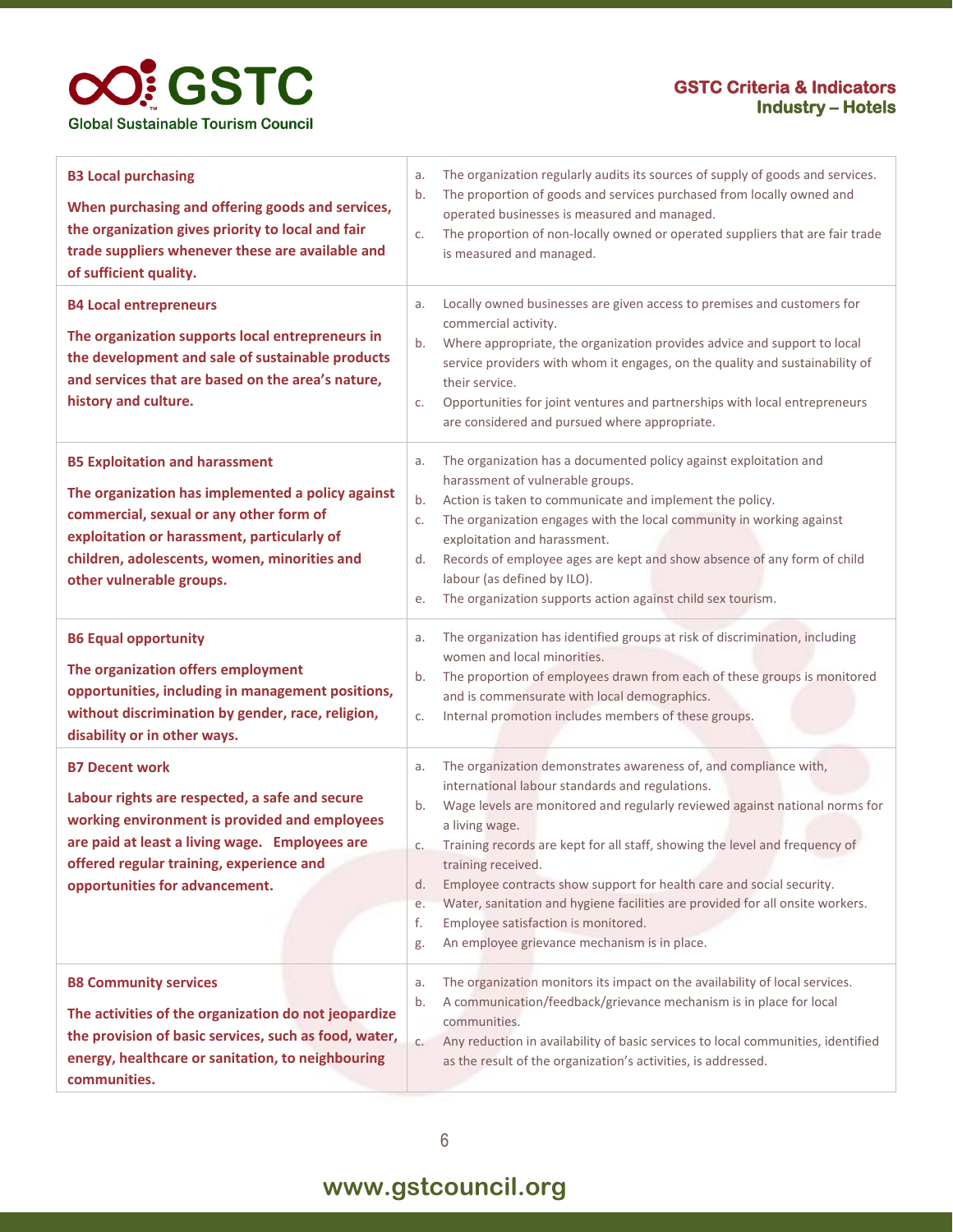

| <b>B9 Local livelihoods</b>                                                                                                                                                     | a. | Local access to livelihoods is considered in decisions about development and                                                                 |
|---------------------------------------------------------------------------------------------------------------------------------------------------------------------------------|----|----------------------------------------------------------------------------------------------------------------------------------------------|
| The activities of the organization do not adversely<br>affect local access to livelihoods, including land<br>and aquatic resource use, rights-of-way, transport<br>and housing. |    | operations.<br>A communication mechanism is in place for local communities to report any<br>instance of reduced access to local livelihoods. |

#### **SECTION C: Maximize benefits to cultural heritage and minimize negative impacts**

| <b>C1 Cultural interactions</b><br>The organization follows international and<br>national good practice and locally agreed guidance<br>for the management and promotion of visits to<br>indigenous communities and culturally or<br>historically sensitive sites in order to minimize<br>adverse impacts and maximize local benefits and<br>visitor fulfilment. | a.<br>b.<br>$C_{\star}$<br>d.       | The organization demonstrates awareness of, and compliance with, existing<br>international, national and local good practice and guidance for tourist visits<br>to cultural sites and indigenous communities.<br>The organization engages with communities/sites in reviewing guidance and<br>creating and agreeing additional guidelines as necessary.<br>Guidelines are effectively used and communicated.<br>Particular measures are in place to avoid inappropriate interaction with<br>children. |
|-----------------------------------------------------------------------------------------------------------------------------------------------------------------------------------------------------------------------------------------------------------------------------------------------------------------------------------------------------------------|-------------------------------------|-------------------------------------------------------------------------------------------------------------------------------------------------------------------------------------------------------------------------------------------------------------------------------------------------------------------------------------------------------------------------------------------------------------------------------------------------------------------------------------------------------|
| <b>C2 Protecting cultural heritage</b><br>The organization contributes to the protection,<br>preservation and enhancement of local properties,<br>sites and traditions of historical, archaeological,<br>cultural and spiritual significance and does not<br>impede access to them by local residents.                                                          | a.<br>b <sub>1</sub><br>$C_{\star}$ | The organization makes and records monetary contributions to the protection<br>of cultural heritage.<br>The organization provides in-kind or other support for cultural heritage.<br>Provision is made for local access to sites.                                                                                                                                                                                                                                                                     |
| <b>C3 Presenting culture and heritage</b><br>The organization values and incorporates<br>authentic elements of traditional and<br>contemporary local culture in its operations,<br>design, decoration, cuisine, or shops, while<br>respecting the intellectual property rights of local<br>communities.                                                         | a.<br>b.<br>C.<br>d.                | Local art/craft is reflected in design and furnishings.<br>Living cultural heritage and traditions are evident in cuisine, retail, events and<br>other services offered.<br>Copyright and intellectual property rights have been observed and necessary<br>permissions obtained.<br>The views of the local community have been sought on the presentation of<br>local cultural heritage.                                                                                                              |
| <b>C4 Artefacts</b><br>Historical and archaeological artefacts are not<br>sold, traded or displayed, except as permitted by<br>local and international law.                                                                                                                                                                                                     | a.<br>b.<br>C.                      | Any use of artefacts is transparent and/or documented and reported.<br>Where artefacts are used, laws and bylaws have been identified that permit<br>such use.<br>Visitors are prevented from removing or damaging artefacts.                                                                                                                                                                                                                                                                         |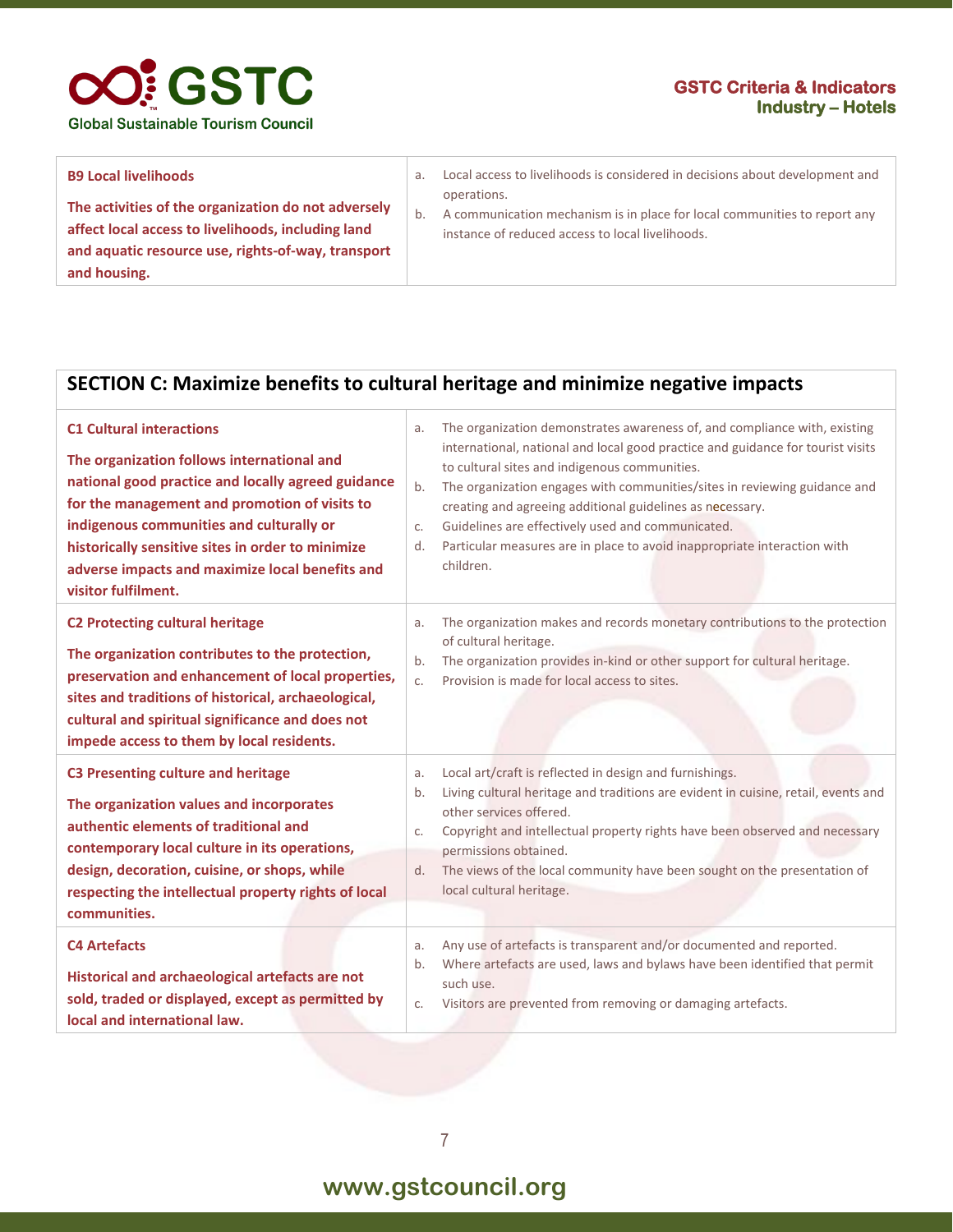

| Section D: Maximize benefits to the environment and minimize negative impacts                                                                                                                                                                                                                                                                           |                                                                                                                                                                                                                                                                                                                                                                                                                                                                                                                                                                                                                                                                                                                      |  |
|---------------------------------------------------------------------------------------------------------------------------------------------------------------------------------------------------------------------------------------------------------------------------------------------------------------------------------------------------------|----------------------------------------------------------------------------------------------------------------------------------------------------------------------------------------------------------------------------------------------------------------------------------------------------------------------------------------------------------------------------------------------------------------------------------------------------------------------------------------------------------------------------------------------------------------------------------------------------------------------------------------------------------------------------------------------------------------------|--|
| <b>D1 Conserving resources</b>                                                                                                                                                                                                                                                                                                                          |                                                                                                                                                                                                                                                                                                                                                                                                                                                                                                                                                                                                                                                                                                                      |  |
| <b>D1.1 Environmentally preferable purchasing</b><br><b>Purchasing policies favour environmentally</b><br>sustainable suppliers and products, including<br>capital goods, food, beverages, building materials<br>and consumables.                                                                                                                       | A documented environmental purchasing policy is in place.<br>a.<br>Preference is given to products and suppliers with environmental certification<br>b.<br>- notably with respect to wood, paper, fish, other foods, and products from<br>the wild.<br>Where certified products and suppliers are not available, consideration is<br>c.<br>given to origin and methods of growing or production.<br>Threatened species are not used or sold.<br>d.                                                                                                                                                                                                                                                                   |  |
| <b>D1.2 Efficient purchasing</b><br>The organization carefully manages the purchasing<br>of consumable and disposable goods, including<br>food, in order to minimize waste.                                                                                                                                                                             | Purchasing favours reusable, returnable and recycled goods.<br>a.<br>Purchasing and use of consumable and disposable goods are monitored and<br>b.<br>managed.<br>Unnecessary packaging (especially from plastic) is avoided, with buying in bulk<br>C.<br>as appropriate.                                                                                                                                                                                                                                                                                                                                                                                                                                           |  |
| <b>D1.3 Energy conservation</b><br>Energy consumption is measured by type and<br>steps are taken to minimize overall consumption.<br>The organization makes efforts to increase its use<br>of renewable energy.                                                                                                                                         | Total energy used is monitored and managed.<br>a.<br>Energy used per tourist/night for each type of energy is monitored and<br>b.<br>managed.<br>Renewable sources are favoured and the share of renewable energy in total<br>C.<br>energy supply is monitored and managed.<br>Equipment and practices are used that minimize energy use.<br>d.<br>Goals for reducing energy consumption are in place.<br>е.<br>Staff and guests are given guidance on minimizing energy use.<br>f.                                                                                                                                                                                                                                  |  |
| <b>D1.4 Water conservation</b><br>Water risk is assessed, water consumption is<br>measured by type, and steps are taken to<br>minimize overall consumption. Water sourcing is<br>sustainable and does not adversely affect<br>environmental flows. In areas of high water risk,<br>context-based water stewardship goals are<br>identified and pursued. | Water risk has been assessed and documented.<br>a.<br>Where water risk has been assessed as high, water stewardship goals have<br>b.<br>been determined.<br>Water used per tourist/night per source is monitored and managed.<br>C.<br>Equipment and practices are used that minimize water consumption.<br>d.<br>Water originates from a legal and sustainable source which has not previously<br>e.<br>affected, and is unlikely in future to affect, environmental flows.<br>Consideration is given to cumulative impacts of tourism in the locality on<br>f.<br>water sources.<br>Goals for reducing water consumption are in place.<br>g.<br>Staff and guests are given guidance on minimizing water use.<br>h. |  |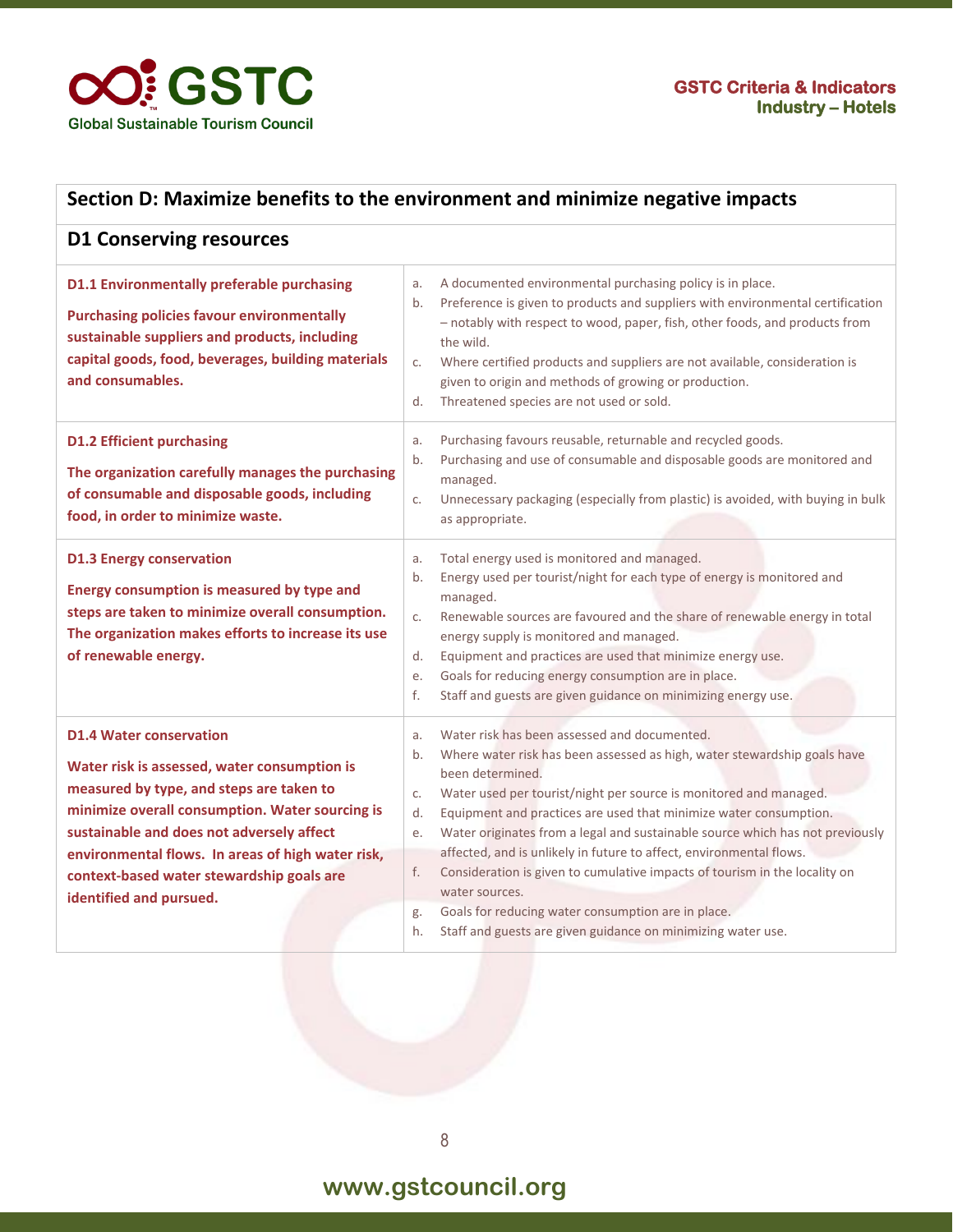

#### **Section D: Maximize benefits to the environment and minimize negative impacts**

| <b>D2 Reducing pollution</b>                                                                                                                                                                                                                                                                                       |                                                                                                                                                                                                                                                                                                                                                                                                                                                                                                                                                                                                                                         |
|--------------------------------------------------------------------------------------------------------------------------------------------------------------------------------------------------------------------------------------------------------------------------------------------------------------------|-----------------------------------------------------------------------------------------------------------------------------------------------------------------------------------------------------------------------------------------------------------------------------------------------------------------------------------------------------------------------------------------------------------------------------------------------------------------------------------------------------------------------------------------------------------------------------------------------------------------------------------------|
| <b>D2.1 Greenhouse gas emissions</b><br>Significant greenhouse gas emissions from all<br>sources controlled by the organization are<br>identified, calculated where possible and<br>procedures implemented to avoid or to minimize<br>them. Offsetting of the organization's remaining<br>emissions is encouraged. | Total direct and indirect greenhouse gas emissions are monitored and<br>a.<br>managed.<br>Carbon Footprint per tourist/night is monitored and managed.<br>b.<br>Actions are taken to avoid and reduce significant annual emissions from all<br>C.<br>sources controlled by the organization.<br>Carbon offset mechanisms are used where practical.<br>d.                                                                                                                                                                                                                                                                                |
| <b>D2.2 Transport</b><br>The organization seeks to reduce transportation<br>requirements and actively encourages the use of<br>cleaner and more resource efficient alternatives<br>by customers, employees, suppliers and in its own<br>operations.                                                                | Information is provided and promoted to customers on alternative (climate<br>а.<br>friendly) transport options, for arrival, departure and during their visit.<br>Alternative transport options (e.g. bike rental, car sharing, pick-ups) for guests<br>b.<br>and staff are provided or facilitated.<br>Markets accessible by short and more sustainable transport options are<br>C.<br>favoured.<br>Local suppliers are favoured and daily operations seek to minimize transport<br>d.<br>use.                                                                                                                                         |
| <b>D2.3 Wastewater</b><br>Wastewater, including grey water, is effectively<br>treated and is only reused or released safely, with<br>no adverse effects to the local population or the<br>environment.                                                                                                             | Wastewater is disposed of to a municipal or government approved treatment<br>a.<br>system, if available.<br>If suitable municipal wastewater treatment is not available, there is a system<br>b.<br>in place on site to treat wastewater (that meets international wastewater<br>quality requirements) and ensures no adverse effects on the local population<br>and the environment.                                                                                                                                                                                                                                                   |
| <b>D2.4 Solid waste</b><br>Waste, including food waste, is measured,<br>mechanisms are in place to reduce waste and,<br>where reduction is not feasible, to reuse or recycle<br>it. Any residual waste disposal has no adverse<br>effect on the local population or the environment.                               | The amount of solid waste disposed per tourist/night is monitored and<br>a.<br>managed.<br>A solid waste management plan is in place.<br>b.<br>The solid waste management plan includes actions to reduce, separate and<br>C.<br>reuse or recycle food waste.<br>Waste disposal is to a government run or approved facility and there is<br>d.<br>evidence that the facility has no negative impact on the environment or local<br>population.<br>Solid waste disposed is measured by type and goals are in place to minimize<br>e.<br>non-diverted solid waste.<br>f.<br>Guidance is given to customers and staff on minimizing waste. |
| <b>D2.5 Harmful substances</b><br>The use of harmful substances, including<br>pesticides, paints, swimming pool disinfectants,<br>and cleaning materials, is minimized, and<br>substituted when available by innocuous products                                                                                    | An inventory of harmful substances has been made and material safety data<br>a.<br>sheets (MSDS) are held.<br>Action has been taken to source more environmentally friendly alternatives.<br>b.<br>Chemicals, especially those in bulk amounts, are stored and handled in<br>C.<br>accordance with appropriate standards.<br>Visitors are informed about personal use of substances which may be<br>d.<br>considered harmful to the local environment (such as toxic sunscreens and<br>repellants).                                                                                                                                     |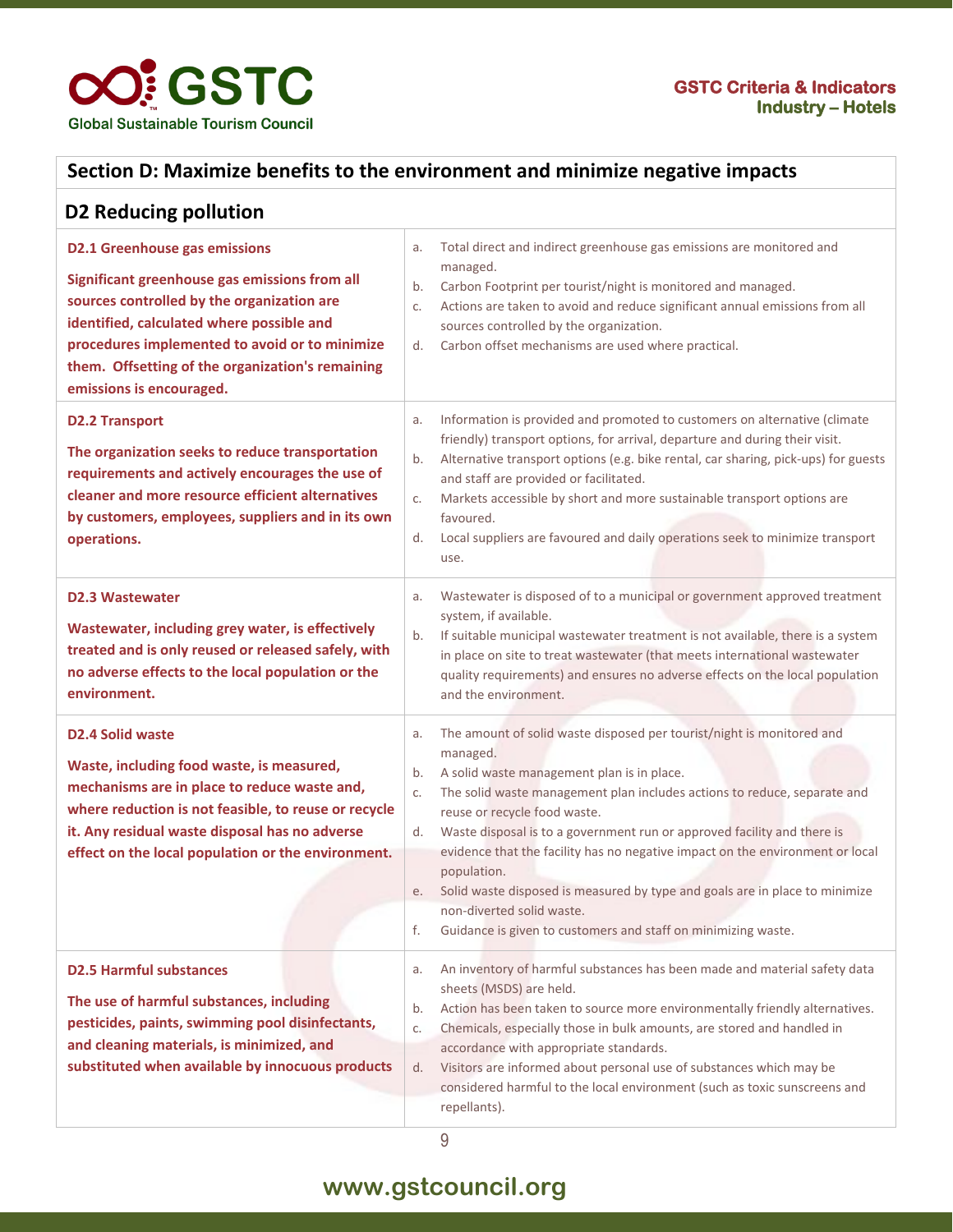### **OO!** GSTC **Global Sustainable Tourism Council**

#### **GSTC Criteria & Indicators Industry – Hotels**

| or processes. All storage, use, handling, and<br>disposal of chemicals are properly managed. |                                                                                                                                                                 |
|----------------------------------------------------------------------------------------------|-----------------------------------------------------------------------------------------------------------------------------------------------------------------|
| <b>D2.6 Minimize pollution</b><br>The organization implements practices to                   | The potential sources of pollution covered in the criterion have been reviewed<br>and identified.                                                               |
| minimize pollution from noise, light, runoff,                                                | The potential sources of pollution covered in the criterion are monitored.<br>b.<br>Action is taken to minimize and where possible eliminate pollution from the |
| erosion, ozone-depleting substances, and air,<br>water and soil contaminants.                | sources covered in the criterion.                                                                                                                               |

#### **Section D: Maximize benefits to the environment and minimize negative impacts**

#### **D3 Conserving biodiversity, ecosystems and landscapes**

| <b>D3.1 Biodiversity conservation</b><br>The organization supports and contributes to<br>biodiversity conservation, including through<br>appropriate management of its own property.<br>Particular attention is paid to natural protected<br>areas and areas of high biodiversity value. Any<br>disturbance of natural ecosystems is minimized,<br>rehabilitated and there is a compensatory<br>contribution to conservation management. | a.<br>b.<br>C.<br>d.<br>e.<br>f.<br>g.<br>h. | The organization demonstrates awareness of natural protected areas and<br>areas of high biodiversity value.<br>The organization provides and records monetary support for biodiversity<br>conservation in the local area.<br>The organization provides and records in-kind or other support for<br>biodiversity conservation in the local area.<br>The property is actively managed to support biodiversity conservation.<br>The organization is aware of, and mitigates, activity with potential to disturb<br>wildlife and habitats.<br>Compensation is made where any disturbance has occurred.<br>Action is taken to encourage visitors to support biodiversity conservation.<br>The organization engages with local conservation NGOs. |
|------------------------------------------------------------------------------------------------------------------------------------------------------------------------------------------------------------------------------------------------------------------------------------------------------------------------------------------------------------------------------------------------------------------------------------------|----------------------------------------------|---------------------------------------------------------------------------------------------------------------------------------------------------------------------------------------------------------------------------------------------------------------------------------------------------------------------------------------------------------------------------------------------------------------------------------------------------------------------------------------------------------------------------------------------------------------------------------------------------------------------------------------------------------------------------------------------------------------------------------------------|
| <b>D3.2 Invasive species</b><br>The organization takes measures to avoid the<br>introduction of invasive species. Native species<br>are used for landscaping and restoration wherever<br>feasible, particularly in natural landscapes.                                                                                                                                                                                                   | a.<br>b.<br>C.<br>d.                         | Sites are monitored for presence of any invasive species.<br>Action is taken to ensure invasive species are not introduced or spread.<br>A programme is in place to eradicate and control invasive species.<br>Landscaping of sites is reviewed to consider use of native species.                                                                                                                                                                                                                                                                                                                                                                                                                                                          |
| <b>D3.3 Visits to natural sites</b><br>The organization follows appropriate guidelines<br>for the management and promotion of visits to<br>natural sites in order to minimize adverse impacts<br>and maximize visitor fulfilment.                                                                                                                                                                                                        | a.<br>b.<br>c.                               | The organization is aware of, and complies with, existing guidelines for tourist<br>visits to natural sites.<br>Guidelines are used when conducting visits and informing guests.<br>The organization engages with local conservation bodies to establish/identify<br>issues concerning visits to particular sites.                                                                                                                                                                                                                                                                                                                                                                                                                          |
| <b>D3.4 Wildlife interactions</b><br>Interactions with free roaming wildlife, taking into<br>account cumulative impacts, are non-invasive and<br>responsibly managed to avoid adverse effects on<br>the animals concerned and on the viability and<br>behaviour of populations in the wild.                                                                                                                                              | a.<br>b.                                     | The organization is aware of, and complies with, existing local, national and<br>international regulations and guidelines concerning wildlife interactions,<br>including wildlife viewing.<br>The organization engages with the development and implementation of local<br>codes and guidelines for wildlife interactions, including wildlife viewing, as<br>required, based on advice of wildlife experts.                                                                                                                                                                                                                                                                                                                                 |